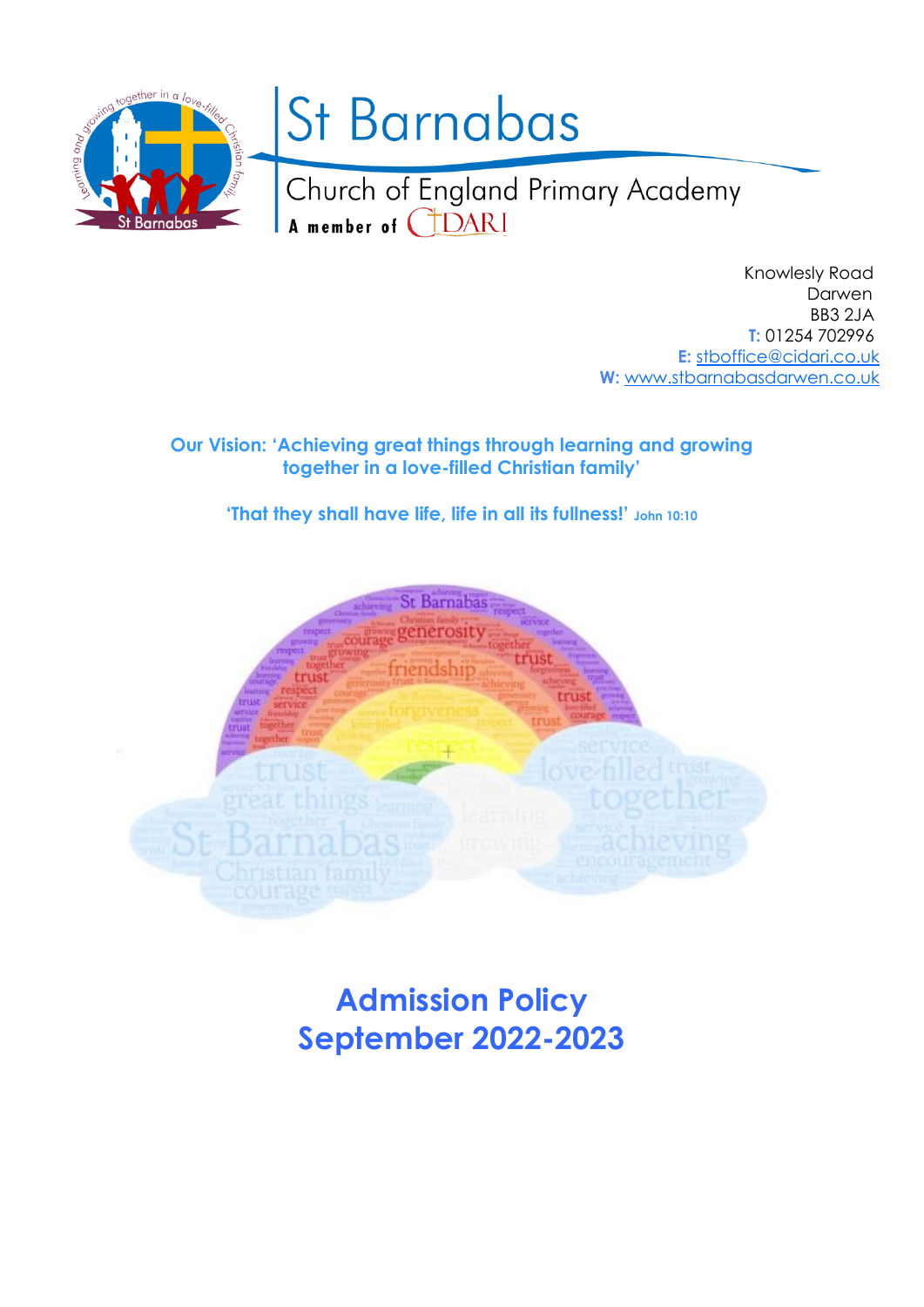# **Making an application**

Applications for admission to the school for September 2022 should be made on the common application form enclosed with the Local Authority's brochure between September 2021 and 15<sup>th</sup> January 2022. It is not normally possible to change the order of your preferences for schools after the closing date.

Parents **must** complete the Local Authority application form, stating three preferences. Parents who wish their application to this Church school to be considered against the faith criteria **should** also complete the supplementary form. If the school is oversubscribed, a failure to complete the supplementary form may result in your application for a place in this school being considered against lower priority criteria as the Local Governing Committee will have no information upon which to assess the worship attendance.

*\*The supplementary form is attached.*

# **Applications may also be made on-line by using the common application form.**

Letters informing parents of whether or not their child has been allocated a place will be sent out by the Local Authority by **16th April 2022**. Parents of children not admitted will be informed of the reason and offered an alternative place by the Authority.

# **Admission procedures**

Arrangements for admission have been agreed following consultation between the Local Governing Committee, the Diocesan Board of Education, Local Authorities and other admissions authorities in the area.

# **The number of places available for admission to the Reception class in the year 2022 will be a maximum of 30**

The Local Governing Committee will not place any restrictions on admissions to the reception class unless the number of children for whom admission is sought exceeds their admission number. By law, no infant class may contain more than thirty children. The Local Governing Committee operates a system of equal preferences under which they consider all preferences equally and the Local Authority notifies parents of the result. In the event that there are more applicants than places, after admitting all children with an Education, Health and Care Plan, a statement of educational need naming the school or an Individual Pupil Resource Agreement (IPRA), the Local Governing Committee will allocate places using the criteria below, which are listed in order of priority.

# **1. (a) Children in public care and previously looked after children.**

This includes any "looked after child", "previously looked after children" and any child who was previously looked after but immediately after being looked after became subject to an adoption, residence or special guardianship order. 'Looked after' means that the child was (a) in the care of a local authority, or (b) being provided with accommodation by a local authority in the exercise of their social services functions.

This criteria also includes looked after children and all previously looked after children who appear (to the admission authority) to have been in state care outside of England and ceased to be in state care as a result of being adopted.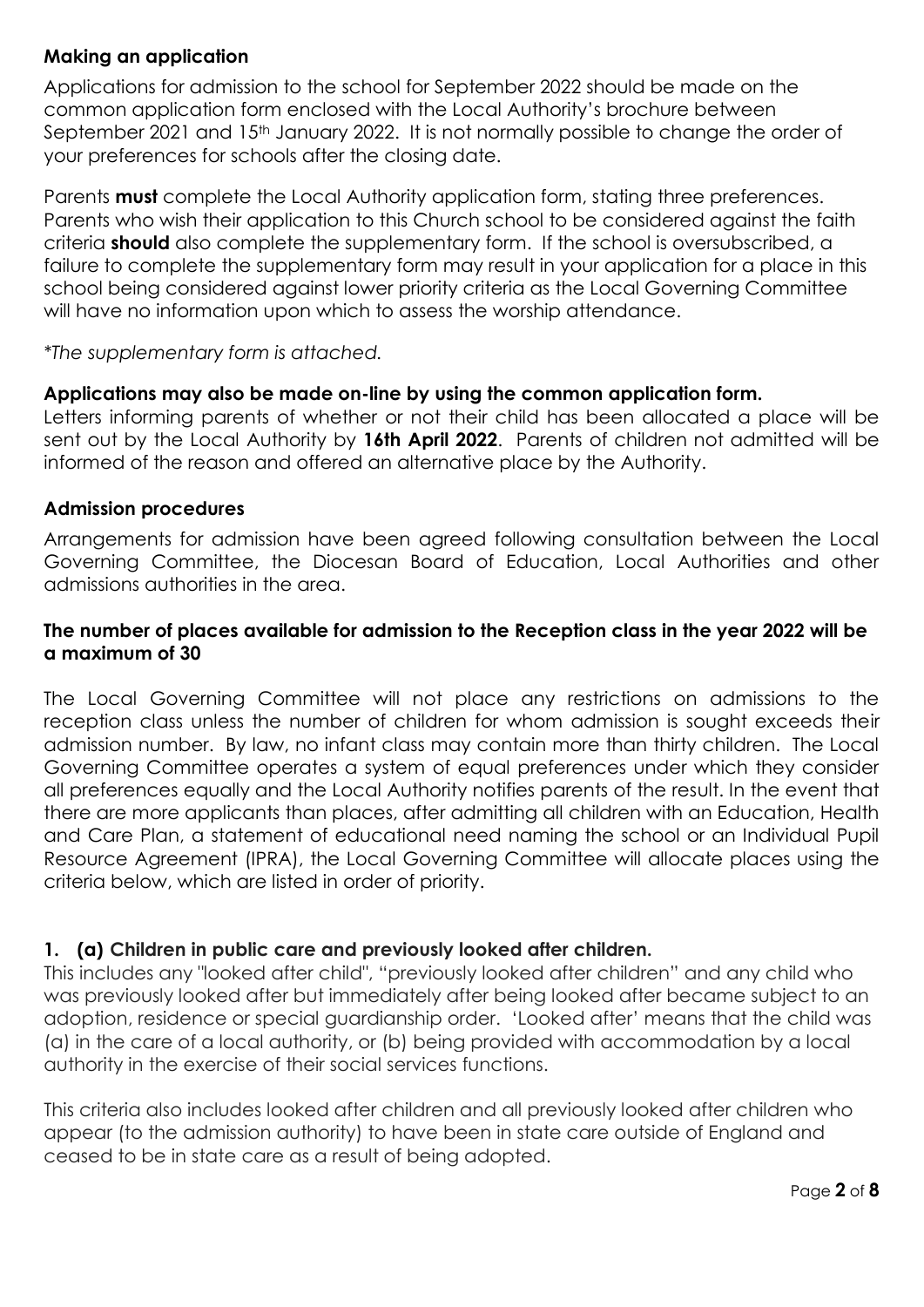# **(b) Children with special medical or social circumstances affecting the child where these needs can only be met at this school.**

Professional supporting evidence from a professional, e.g. a doctor, psychologist, social worker, is essential if admission is to be made under the criterion for special medical or social circumstances, and such evidence must set out the particular reasons why the school is question is the most suitable school and the difficulties which would be caused if the child had to attend another school.

**2. Children who have a sibling attending the school** on the date of application and on the date of admission. Siblings include step, half, foster, adopted brothers and sisters living at the same address.

# **3. Children whose parent(s) live within the ecclesiastical parish of St Barnabas**

A map showing the boundaries are available via the school website; https://www.stbarnabasdarwen.co.uk/

# **4**. **Children with a parent/guardian worshipping in a church in full membership of** *Churches Together in England.*

Churches in membership of the equivalent bodies to CTE in Northern Ireland, Scotland and Wales are equally accepted.

"Parental worshipping" is normally taken to mean a minimum of monthly attendance at church at public worship for over at least the 6 months leading up to the 1st September 2021. In the event that during the period specified for attendance at worship the church has been closed for public worship and has not provided alternative premises for that worship, the requirements of these admissions arrangements in relation to attendance will only apply to the period when the church or alternative premises have been available for public worship.

# *If you wish to apply under this category you must complete our Diocesan Supplementary Information Form (attached) and return with your School Admission Application.*

The lists of Churches can be found on the *Churches Together in England* website at cte.org.uk; lists are taken as on 1st September 2021.

# **5. Other children.**

# **Tie break**

Where there are more applicants for the available places within a category, then the distance between the Ordnance Survey address points for the school and the home measured in a straight line will be used as the final determining factor, nearer addresses having priority over more distant ones. This address point is within the body of the property and usually located at its centre. Where the cut-off point is for addresses within the same building, then the single measure between address points will apply and the Local Authority's system of a random draw will determine which address(es) receive the offer(s).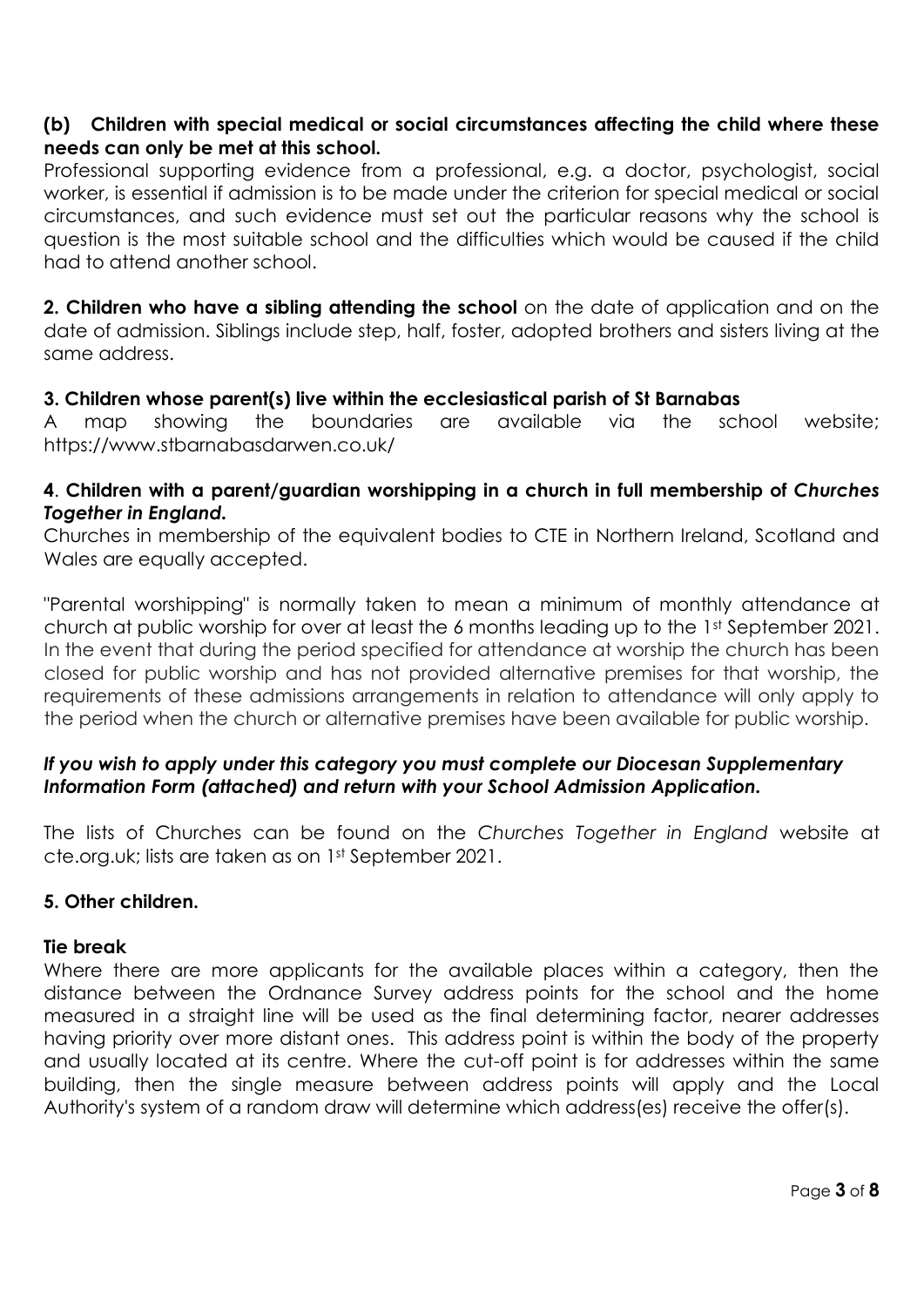# **Admissions information:**

In 2021, there were 83 applications for 30 places

### **Late applications for admission**

Where there are extenuating circumstances for an application being received after the last date for applications, and it is before the governors have established their list of pupils to be admitted, then it will be considered alongside all the others.

Otherwise, applications which are received after the last date will be considered after all the others, and placed on the waiting list in order according to the criteria.

### **Waiting list**

Where we have more applications than places, the admissions criteria will be used. Children who are not admitted will have their name placed on a waiting list. The names on this waiting list will be in the order resulting from the application of the admissions criteria. Since the date of application cannot be a criterion for the order of names on the waiting list, late applicants for the school will be slotted into the order according to the extent to which they meet the criteria. Thus it is possible that a child who moves into the area later to have a higher priority than one who has been on the waiting list for some time. If a place becomes available within the admission number, the child whose name is at the top of the list will be offered a place. This is not dependent on whether an appeal has been submitted.

This waiting list will operate until 31st December 2022.

### **Address of Pupil**

The address used on the school's admission form must be the current one at the time of application, i.e. the family's main residence. If the address changes subsequently, the parents should notify the school. Where the parents live at different addresses, and there is shared parenting, the address used will normally be the one where the child wakes up for the majority of Monday to Friday mornings. If there is any doubt about this, then the address of the Child Benefit recipient will be used. Parents may be asked to show evidence of the claim that is being made for the address, e.g. identity cards of various sorts showing the child's address as the one claimed. Where there is dispute about the correct address to use, the governors reserve the right to make enquiries of any relevant third parties, e.g. the child's GP, Council Tax Office, Electoral Registration Officer, utilities provider. For children of UK Service personnel and other Crown Servants returning to the area proof of the posting is all that is required.

#### **Non-routine admissions**

It sometimes happens that a child needs to change school other than at the "normal" time; such admissions are known as non-routine or in-year admissions. Parents wishing their child to attend this school should arrange to visit the school to discuss this and then submit an "In Year Application Form" to the Admissions Team. If there is a place in the appropriate class, then your child will be admitted. If there is no place, then the Local Governing Committee will have to refuse the application but information will be provided about how to appeal against this refusal.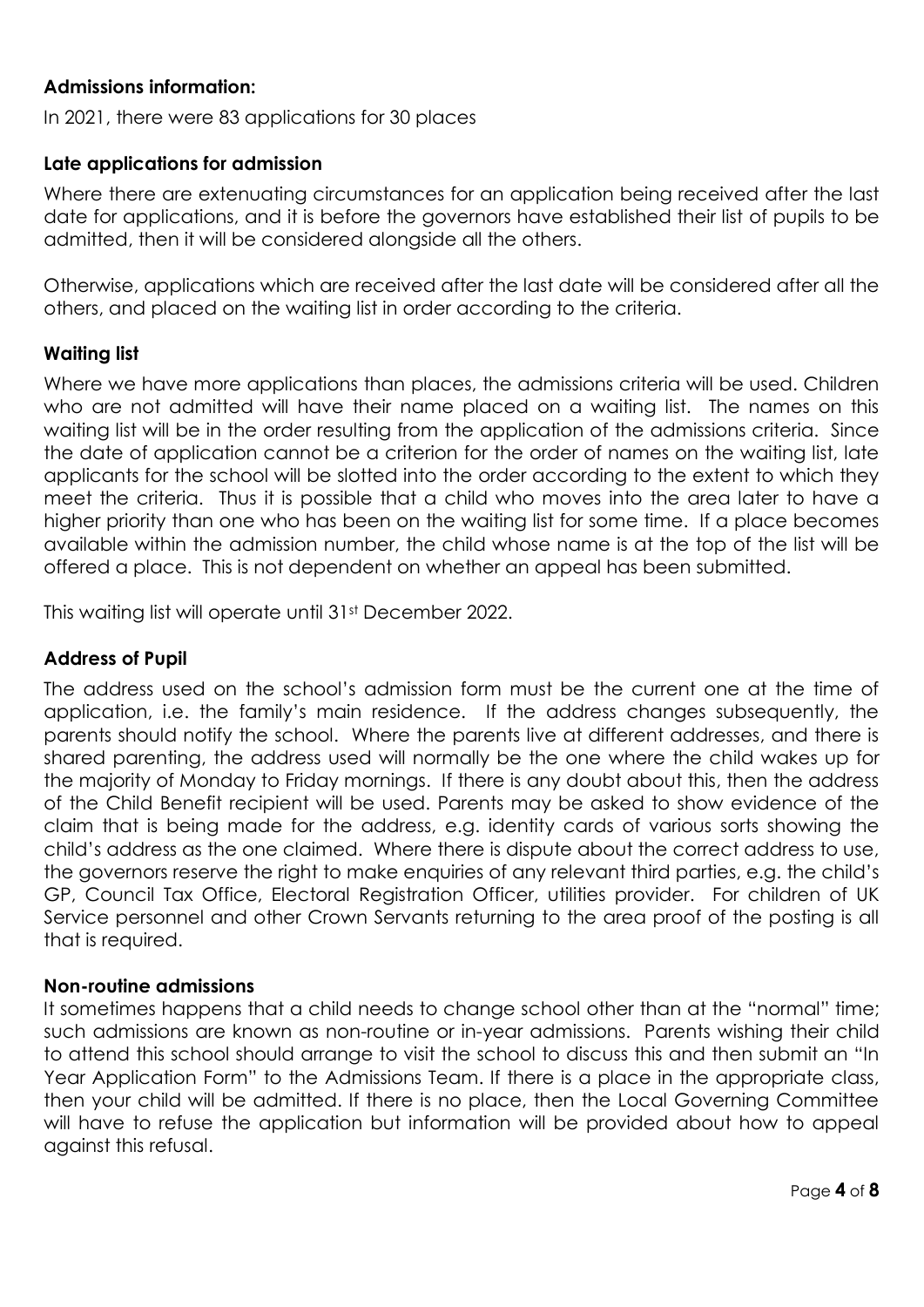If your family is moving house, your application and appeal will be considered as being made from your old address until you provide suitable evidence of a permanent change of address, e.g. exchange of contracts on your house purchase or the signed tenancy agreement and rent book for your new address.

Please note that you cannot re-apply for a place at a school within the same school year unless there has been relevant, significant and material change in the family circumstances. More information about changing schools is listed in the Council's "In Year Admission Form". The form is available from the Admissions Manager, Education Department, Blackburn with Darwen Borough Council, 10 Duke Street, Blackburn, BB2 1NH. Telephone (01254) 666605 or Email: **[admissions@blackburn.gov.uk](mailto:admissions@blackburn.gov.uk)**

# **Appeals**

Where the Governors are unable to offer a place because the school is oversubscribed, parents have the right to appeal to an independent admission appeal panel, set up under the School Standards and Framework Act, 1998, as amended by the Education Act, 2002. **Parents should notify the clerk to the Governors at the school by 16th May 2022.** Parents will have the opportunity to submit their case to the panel in writing and also to attend in order to present their case. You will normally receive 14 days' notice of the place and time of the hearing.

Appeals which are received after the deadline will be slotted into the schedule where this is possible. There is no guarantee that this will happen and late appeals may be heard after the stipulated date at a second round of hearings. The schedule is subject to change depending upon the availability of appeal panel members, clerks, venues and the number of appeals for each school (which will vary year on year).

# **Fraudulent applications**

Where the Local Governing Committee discovers that a child has been awarded a place as the result of an intentionally misleading application from a parent (for example a false claim to residence in the catchment area or of involvement in a place of worship) which effectively denies a place to a child with a stronger claim, then the Local Governing Committee is required to withdraw the offer of the place. The application will be considered afresh and a right of appeal offered if a place is refused.

# **Deferred admission**

If your child is due to start school during the next academic year, it is important that you apply for a place for September. If your child's fifth birthday is between the months of September and December, then, if you wish it, admission may be deferred until January; if it is between January and April, then admission may be deferred until the start of the summer term though it is likely to be in your child's interest to start no later than January.

# **Admission of children outside their normal age group**

Parents/carer(s) may seek a place for their child outside of their normal age group, for example, if a child is gifted and talented or has experienced problems such as ill health. Parents of a summer born child may choose not to send that child to school until the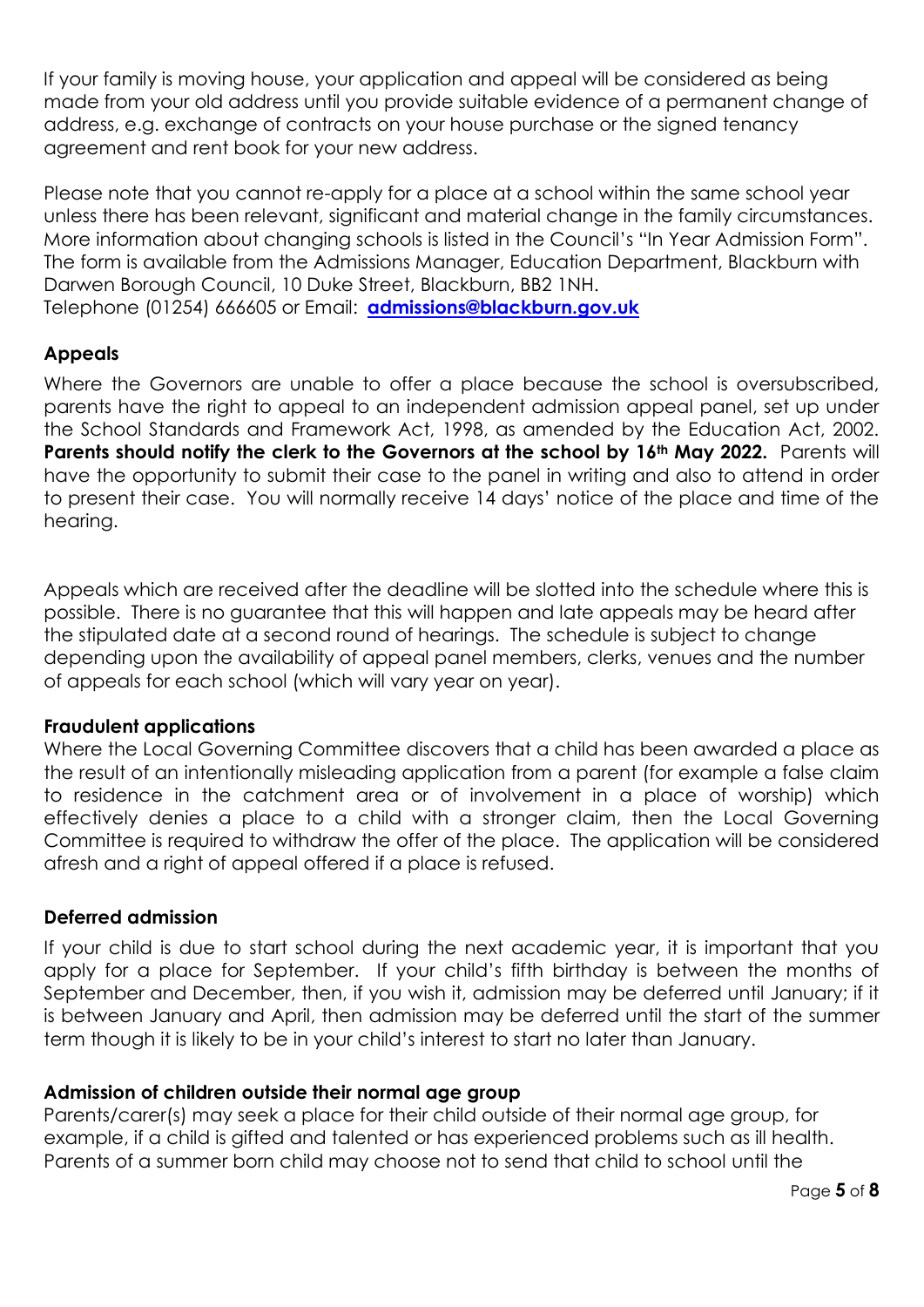September following their fifth birthday and may request that their child is admitted out of their normal age group to reception rather than year 1.

Parent(s)/carer(s) will need to submit a normal common application form (caf) or an online application form for admission into the normal school year. At the same time parent(s)/carer(s) will need to submit a request for admission for their child out of their child's normal age group.

The Governors will respond to the request for a full year delayed primary start before the primary national offer date.

If their request is agreed, the application for the normal age group may be withdrawn before a place is offered. If their request is refused, parent(s)/carer(s) must decide whether to accept the offer of a place for the normal age group, or to refuse it and make an In-year application for admission to year one for the September following their child's fifth birthday.

Parent(s)/carer(s) should note that if their request is agreed, they must make a new application for the next main admission round the following year.

The Governors will not honour a decision made by another admission authority on admission out of the normal age group. Parent(s)/carer(s), therefore, should consider whether to request admission out of the normal year group at all their preference schools, rather than just their first preference school.

Parent(s)/carer(s) whose child is refused a place at this school have the right of appeal to an independent admission appeal panel. As the purpose of the appeals process is to consider whether a child should be admitted to a particular school, parents do not have a right of appeal if they have been offered a place and it is not in the year group they would like. However, they may make a complaint about an admission authority's decision not to admit their child outside their normal age group.

# **Twins, etc.**

Where there are twins, etc. wanting admission and there is only a single place left within the admission number, then the Local Governing Committee will exercise as much flexibility as possible within the requirements of infant class sizes. In exceptional circumstance cases we are now able to offer places for both twins and all triplets, even when this means breaching infant class size limits.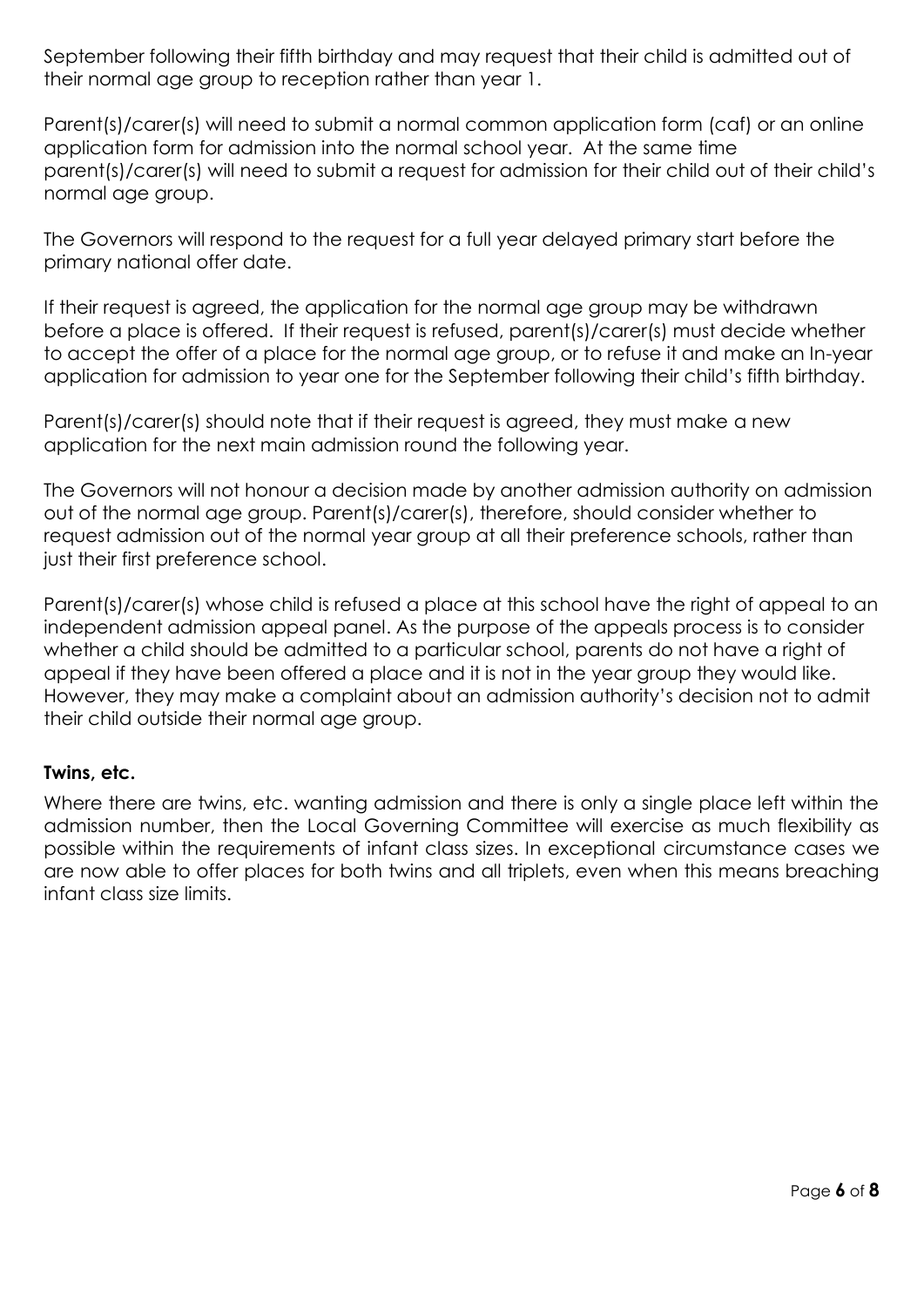

# **Our Vision: 'Achieving great things through learning and growing together in a love-filled Christian family'**

# **'That they shall have life, life in all its fullness!' John 10:10**

#### **Diocesan Supplementary Information Form**

### **Admission to Primary School, September 2022**

Please complete the form if you wish to apply under section 4 *of St Barnabas's Admission Policy: Children with a parent(s)/guardian(s) worshipping in a church in full membership of Churches Together in England*

*NOTE: Parental worshipping is normally taken to mean a minimum of monthly attendance at church at public worship for over at least the 6 months leading up to 1st September 2021. In the event that during the period specified for attendance at worship the church has been closed for public worship and has not provided alternative premises for that worship, the requirements of these admissions arrangements in relation to attendance will only apply to the period when the church or alternative premises have been available for public worship.* 

**Parent/Guardian please complete:-**

|                                       | Child's Surname: ________________________Christian name/s: _____________________ |  |
|---------------------------------------|----------------------------------------------------------------------------------|--|
| Date of birth: ______________________ |                                                                                  |  |
| (Please circle) Male Female           |                                                                                  |  |
|                                       |                                                                                  |  |
|                                       |                                                                                  |  |
| Contact telephone number:             |                                                                                  |  |